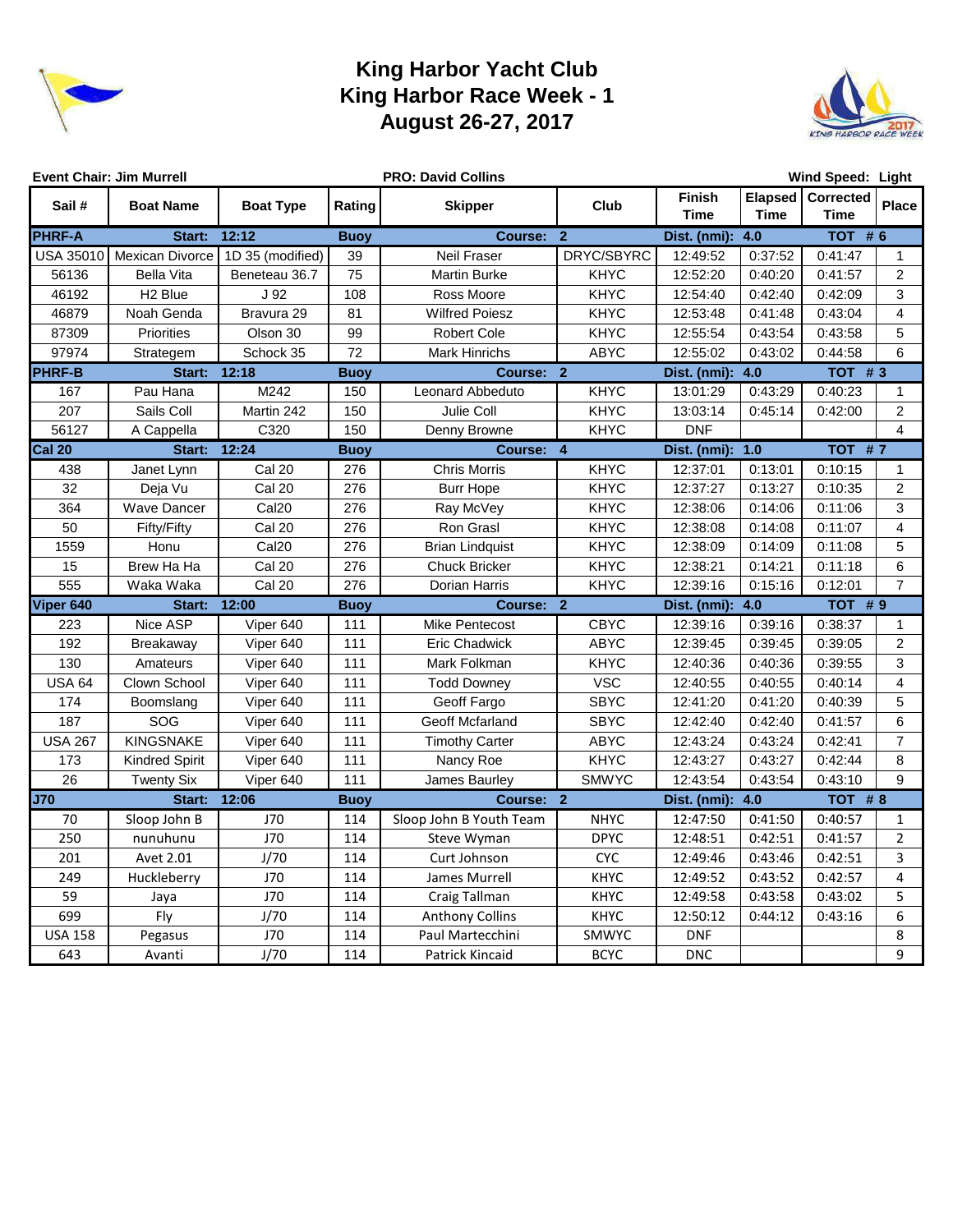

## **King Harbor Yacht Club King Harbor Race Week - 2 August 26-27, 2017**



| <b>Event Chair: Jim Murrell</b> |                       |                   |             | <b>PRO: David Collins</b> | Wind Speed: Light |                       |             |                                  |                |  |
|---------------------------------|-----------------------|-------------------|-------------|---------------------------|-------------------|-----------------------|-------------|----------------------------------|----------------|--|
| Sail#                           | <b>Boat Name</b>      | <b>Boat Type</b>  | Rating      | <b>Skipper</b>            | Club              | Finish<br><b>Time</b> | <b>Time</b> | Elapsed Corrected<br><b>Time</b> | Place          |  |
| <b>PHRF-A</b>                   | Start:                | 13:17             | <b>Buoy</b> | Course: 2                 |                   | Dist. (nmi):          | 4.0         | <b>TOT #6</b>                    |                |  |
| USA 35010                       | Mexican Divorce       | 1D 35 (modified)  | 39          | Neil Fraser               | DRYC/SBYRC        | 13:48:21              | 0:31:21     | 0:34:36                          | $\mathbf{1}$   |  |
| 56136                           | <b>Bella Vita</b>     | Beneteau 36.7     | 75          | <b>Martin Burke</b>       | <b>KHYC</b>       | 13:50:30              | 0:33:30     | 0:34:50                          | 2              |  |
| 87309                           | Priorities            | Olson 30          | 99          | <b>Robert Cole</b>        | <b>KHYC</b>       | 13:52:26              | 0:35:26     | 0:35:29                          | 3              |  |
| 97974                           | Strategem             | Schock 35         | 72          | <b>Mark Hinrichs</b>      | <b>ABYC</b>       | 13:53:22              | 0:36:22     | 0:38:00                          | 4              |  |
| 46192                           | H <sub>2</sub> Blue   | J 92              | 108         | Ross Moore                | <b>KHYC</b>       | <b>DNF</b>            |             |                                  | 6              |  |
| 46879                           | Noah Genda            | Bravura 29        | 81          | <b>Wilfred Poiesz</b>     | <b>KHYC</b>       | <b>DNC</b>            |             |                                  | $\overline{7}$ |  |
| <b>PHRF-B</b>                   | Start: 13:25          |                   | <b>Buoy</b> | Course: 2                 |                   | Dist. (nmi): 4.0      |             | $TOT$ # 3                        |                |  |
| 167                             | Pau Hana              | M242              | 150         | Leonard Abbeduto          | KHYC              | 14:02:46              | 0:37:46     | 0:35:04                          | 1              |  |
| 207                             | Sails Coll            | Martin 242        | 150         | Julie Coll                | <b>KHYC</b>       | 14:05:46              | 0:40:46     | 0:37:51                          | $\overline{2}$ |  |
| 56127                           | A Cappella            | C320              | 150         | Denny Browne              | <b>KHYC</b>       | 14:08:49              | 0:43:49     | 0:40:41                          | 3              |  |
| <b>Cal 20</b>                   | Start:                | 13:10             | <b>Buoy</b> | Course: 6                 |                   | Dist. (nmi):          | 2.0         | TOT #7                           |                |  |
| 364                             | <b>Wave Dancer</b>    | Cal <sub>20</sub> | 276         | Ray McVey                 | <b>KHYC</b>       | 13:31:06              | 0:21:06     | 0:16:36                          | $\mathbf{1}$   |  |
| 32                              | Deja Vu               | Cal 20            | 276         | <b>Burr Hope</b>          | <b>KHYC</b>       | 13:31:19              | 0:21:19     | 0:16:46                          | $\overline{2}$ |  |
| 438                             | Janet Lynn            | Cal 20            | 276         | <b>Chris Morris</b>       | <b>KHYC</b>       | 13:31:44              | 0:21:44     | 0:17:06                          | 3              |  |
| 15                              | Brew Ha Ha            | Cal 20            | 276         | <b>Chuck Bricker</b>      | <b>KHYC</b>       | 13:31:46              | 0:21:46     | 0:17:08                          | $\overline{4}$ |  |
| 1559                            | Honu                  | Cal <sub>20</sub> | 276         | <b>Brian Lindquist</b>    | <b>KHYC</b>       | 13:32:11              | 0:22:11     | 0:17:27                          | 5              |  |
| 50                              | Fifty/Fifty           | Cal 20            | 276         | Ron Grasl                 | <b>KHYC</b>       | 13:33:12              | 0:23:12     | 0:18:15                          | 6              |  |
| 555                             | Waka Waka             | Cal 20            | 276         | Dorian Harris             | <b>KHYC</b>       | 13:34:00              | 0:24:00     | 0:18:53                          | $\overline{7}$ |  |
| Viper 640                       | Start:                | 12:51             | <b>Buoy</b> | Course: 2                 |                   | Dist. (nmi):          | 4.0         | TOT #9                           |                |  |
| 223                             | Nice ASP              | Viper 640         | 111         | <b>Mike Pentecost</b>     | <b>CBYC</b>       | 13:24:48              | 0:33:48     | 0:33:14                          | 1              |  |
| 192                             | Breakaway             | Viper 640         | 111         | <b>Eric Chadwick</b>      | <b>ABYC</b>       | 13:25:13              | 0:34:13     | 0:33:39                          | $\overline{2}$ |  |
| 130                             | Amateurs              | Viper 640         | 111         | Mark Folkman              | <b>KHYC</b>       | 13:25:39              | 0:34:39     | 0:34:04                          | 3              |  |
| 174                             | Boomslang             | Viper 640         | 111         | Geoff Fargo               | <b>SBYC</b>       | 13:25:58              | 0:34:58     | 0:34:23                          | $\overline{4}$ |  |
| <b>USA 64</b>                   | Clown School          | Viper 640         | 111         | <b>Todd Downey</b>        | <b>VSC</b>        | 13:26:09              | 0:35:09     | 0:34:34                          | 5              |  |
| <b>USA 267</b>                  | <b>KINGSNAKE</b>      | Viper 640         | 111         | <b>Timothy Carter</b>     | <b>ABYC</b>       | 13:26:38              | 0:35:38     | 0:35:02                          | 6              |  |
| 173                             | <b>Kindred Spirit</b> | Viper 640         | 111         | Nancy Roe                 | <b>KHYC</b>       | 13:26:41              | 0:35:41     | 0:35:05                          | $\overline{7}$ |  |
| 187                             | SOG                   | Viper 640         | 111         | Geoff Mcfarland           | <b>SBYC</b>       | 13:27:13              | 0:36:13     | 0:35:37                          | 8              |  |
| 26                              | <b>Twenty Six</b>     | Viper 640         | 111         | James Baurley             | <b>SMWYC</b>      | 13:28:07              | 0:37:07     | 0:36:30                          | 9              |  |
| <b>J70</b>                      | Start:                | 13:00             | <b>Buoy</b> | Course: 2                 |                   | Dist. (nmi):          | 4.0         | TOT #8                           |                |  |
| 59                              | Jaya                  | J70               | 114         | Craig Tallman             | <b>KHYC</b>       | 13:34:56              | 0:34:56     | 0:34:12                          | $\mathbf{1}$   |  |
| 249                             | Huckleberry           | J70               | 114         | James Murrell             | <b>KHYC</b>       | 13:35:14              | 0:35:14     | 0:34:29                          | $\overline{2}$ |  |
| 70                              | Sloop John B          | J70               | 114         | Sloop John B Youth Team   | <b>NHYC</b>       | 13:35:45              | 0:35:45     | 0:35:00                          | 3              |  |
| 201                             | Avet 2.01             | J/70              | 114         | Curt Johnson              | <b>CYC</b>        | 13:35:48              | 0:35:48     | 0:35:03                          | 4              |  |
| 250                             | nunuhunu              | J70               | 114         | Steve Wyman               | <b>DPYC</b>       | 13:35:57              | 0:35:57     | 0:35:12                          | 5              |  |
| 699                             | Fly                   | J/70              | 114         | <b>Anthony Collins</b>    | KHYC              | 13:37:11              | 0:37:11     | 0:36:24                          | 6              |  |
| <b>USA 158</b>                  | Pegasus               | J70               | 114         | Paul Martecchini          | SMWYC             | <b>DNF</b>            |             |                                  | 8              |  |
| 643                             | Avanti                | J/70              | 114         | Patrick Kincaid           | <b>BCYC</b>       | <b>DNC</b>            |             |                                  | 9              |  |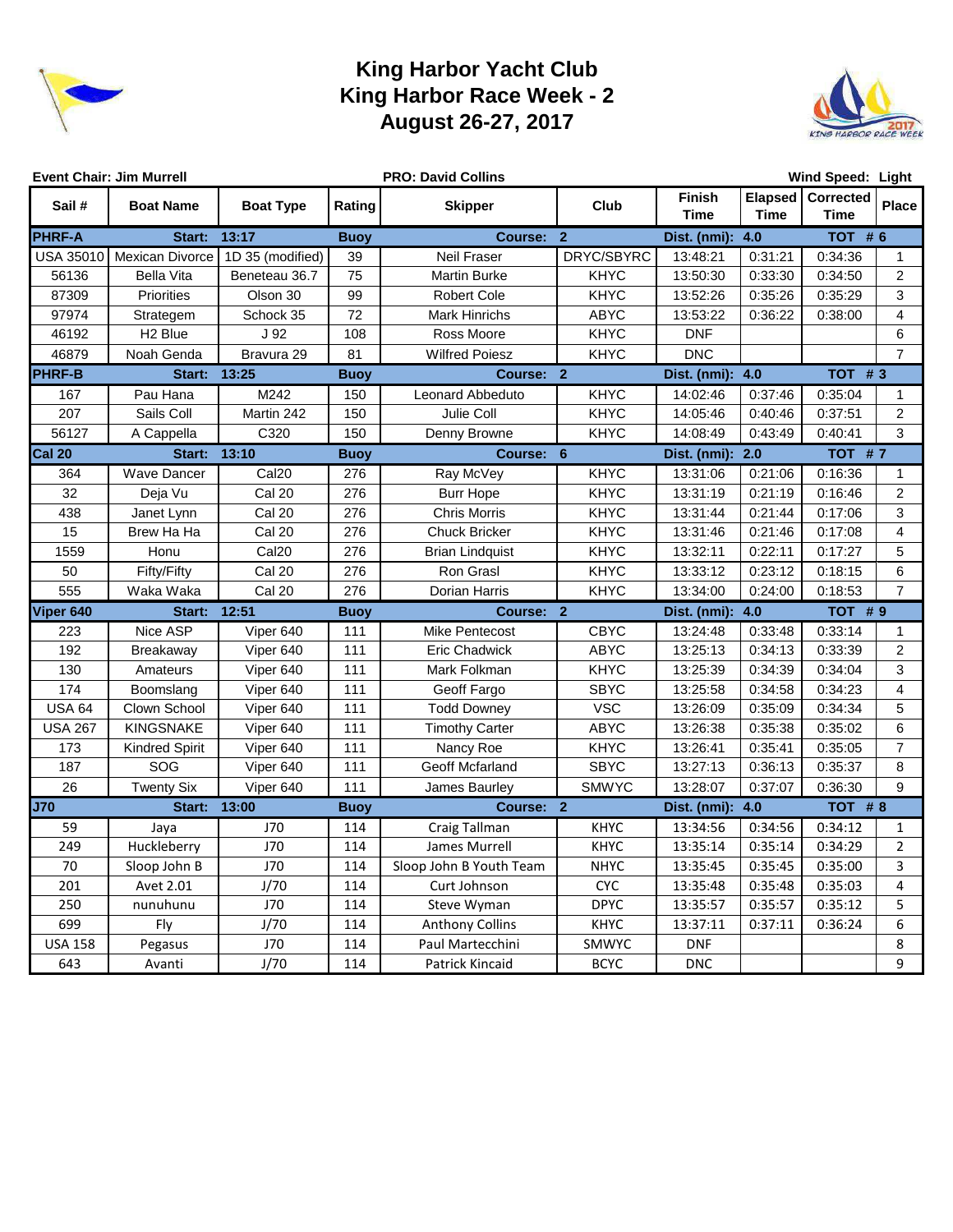

## **King Harbor Yacht Club King Harbor Race Week - 3 August 26-27, 2017**



|                | <b>Event Chair: Jim Murrell</b> |                   |             | <b>PRO: David Collins</b> | Wind Speed: Light |                       |             |                                  |                |  |  |
|----------------|---------------------------------|-------------------|-------------|---------------------------|-------------------|-----------------------|-------------|----------------------------------|----------------|--|--|
| Sail#          | <b>Boat Name</b>                | <b>Boat Type</b>  | Rating      | <b>Skipper</b>            | Club              | Finish<br><b>Time</b> | <b>Time</b> | Elapsed Corrected<br><b>Time</b> | <b>Place</b>   |  |  |
| <b>PHRF-A</b>  | Start:                          | 14:04             | <b>Buoy</b> | Course: 2                 |                   | Dist. (nmi):          | 4.0         | TOT $# 6$                        |                |  |  |
| USA 35010      | <b>Mexican Divorce</b>          | 1D 35 (modified)  | 39          | Neil Fraser               | DRYC/SBYRC        | 14:37:30              | 0:33:30     | 0:36:58                          | $\mathbf{1}$   |  |  |
| 46192          | H <sub>2</sub> Blue             | J <sub>92</sub>   | 108         | Ross Moore                | <b>KHYC</b>       | 14:43:03              | 0:39:03     | 0:38:35                          | 2              |  |  |
| 56136          | <b>Bella Vita</b>               | Beneteau 36.7     | 75          | <b>Martin Burke</b>       | <b>KHYC</b>       | 14:41:48              | 0:37:48     | 0:39:19                          | 3              |  |  |
| 97974          | Strategem                       | Schock 35         | 72          | <b>Mark Hinrichs</b>      | <b>ABYC</b>       | 14:43:56              | 0:39:56     | 0:41:44                          | 4              |  |  |
| 87309          | Priorities                      | Olson 30          | 99          | <b>Robert Cole</b>        | <b>KHYC</b>       | 14:46:14              | 0:42:14     | 0:42:18                          | 5              |  |  |
| 46879          | Noah Genda                      | Bravura 29        | 81          | <b>Wilfred Poiesz</b>     | <b>KHYC</b>       | <b>DNC</b>            |             |                                  | $\overline{7}$ |  |  |
| <b>PHRF-B</b>  | Start:                          | 14:24             | <b>Buoy</b> | Course: 1                 |                   | Dist. (nmi): 2.0      |             | $TOT$ # 3                        |                |  |  |
| 167            | Pau Hana                        | M242              | 150         | Leonard Abbeduto          | <b>KHYC</b>       | 14:44:46              | 0:20:46     | 0:19:17                          | 1              |  |  |
| 207            | Sails Coll                      | Martin 242        | 150         | Julie Coll                | <b>KHYC</b>       | 14:45:25              | 0:21:25     | 0:19:53                          | 2              |  |  |
| 56127          | A Cappella                      | C320              | 150         | Denny Browne              | <b>KHYC</b>       | 14:47:53              | 0:23:53     | 0:22:11                          | 3              |  |  |
| <b>Cal 20</b>  | Start:                          | 13:56             | <b>Buoy</b> | Course: 4                 |                   | Dist. (nmi):          | 1.0         | TOT #7                           |                |  |  |
| 364            | <b>Wave Dancer</b>              | Cal <sub>20</sub> | 276         | Ray McVey                 | <b>KHYC</b>       | 14:07:34              | 0:11:34     | 0:09:06                          | $\mathbf{1}$   |  |  |
| 32             | Deja Vu                         | Cal 20            | 276         | <b>Burr Hope</b>          | <b>KHYC</b>       | 14:08:36              | 0:12:36     | 0:09:55                          | $\overline{2}$ |  |  |
| 1559           | Honu                            | Cal <sub>20</sub> | 276         | <b>Brian Lindquist</b>    | <b>KHYC</b>       | 14:08:49              | 0:12:49     | 0:10:05                          | 3              |  |  |
| 438            | Janet Lynn                      | Cal 20            | 276         | <b>Chris Morris</b>       | <b>KHYC</b>       | 14:08:50              | 0:12:50     | 0:10:06                          | 4              |  |  |
| 50             | <b>Fifty/Fifty</b>              | Cal 20            | 276         | Ron Grasl                 | <b>KHYC</b>       | 14:08:56              | 0:12:56     | 0:10:11                          | $\overline{5}$ |  |  |
| 555            | Waka Waka                       | Cal 20            | 276         | Dorian Harris             | <b>KHYC</b>       | 14:09:24              | 0:13:24     | 0:10:33                          | 6              |  |  |
| 15             | Brew Ha Ha                      | Cal 20            | 276         | <b>Chuck Bricker</b>      | KHYC              | <b>DSQ</b>            |             |                                  | 8              |  |  |
| Viper 640      | Start:                          | 13:42             | <b>Buoy</b> | Course: 2                 |                   | Dist. (nmi): 4.0      |             | <b>TOT #9</b>                    |                |  |  |
| 174            | Boomslang                       | Viper 640         | 111         | Geoff Fargo               | <b>SBYC</b>       | 14:16:09              | 0:34:09     | 0:33:35                          | 1              |  |  |
| 223            | Nice ASP                        | Viper 640         | 111         | <b>Mike Pentecost</b>     | <b>CBYC</b>       | 14:17:20              | 0:35:20     | 0:34:45                          | $\overline{2}$ |  |  |
| <b>USA 267</b> | <b>KINGSNAKE</b>                | Viper 640         | 111         | <b>Timothy Carter</b>     | <b>ABYC</b>       | 14:19:00              | 0:37:00     | 0:36:23                          | 3              |  |  |
| 192            | Breakaway                       | Viper 640         | 111         | <b>Eric Chadwick</b>      | ABYC              | 14:19:39              | 0:37:39     | 0:37:01                          | $\overline{4}$ |  |  |
| 173            | <b>Kindred Spirit</b>           | Viper 640         | 111         | Nancy Roe                 | <b>KHYC</b>       | 14:19:44              | 0:37:44     | 0:37:06                          | 5              |  |  |
| 130            | Amateurs                        | Viper 640         | 111         | Mark Folkman              | <b>KHYC</b>       | 14:20:05              | 0:38:05     | 0:37:27                          | 6              |  |  |
| 26             | <b>Twenty Six</b>               | Viper 640         | 111         | James Baurley             | <b>SMWYC</b>      | 14:21:49              | 0:39:49     | 0:39:09                          | $\overline{7}$ |  |  |
| <b>USA 64</b>  | Clown School                    | Viper 640         | 111         | <b>Todd Downey</b>        | <b>VSC</b>        | 14:22:25              | 0:40:25     | 0:39:45                          | 8              |  |  |
| 187            | SOG                             | Viper 640         | 111         | Geoff Mcfarland           | <b>SBYC</b>       | 14:23:06              | 0:41:06     | 0:40:25                          | 9              |  |  |
| <b>J70</b>     | Start:                          | 13:48             | <b>Buoy</b> | Course: 2                 |                   | Dist. (nmi):          | 4.0         | TOT #8                           |                |  |  |
| 249            | Huckleberry                     | J70               | 114         | James Murrell             | <b>KHYC</b>       | 14:25:50              | 0:37:50     | 0:37:02                          | 1              |  |  |
| 59             | Jaya                            | J70               | 114         | Craig Tallman             | <b>KHYC</b>       | 14:26:43              | 0:38:43     | 0:37:54                          | $\overline{2}$ |  |  |
| 699            | Fly                             | J/70              | 114         | <b>Anthony Collins</b>    | <b>KHYC</b>       | 14:27:44              | 0:39:44     | 0:38:54                          | 3              |  |  |
| 201            | Avet 2.01                       | J/70              | 114         | Curt Johnson              | <b>CYC</b>        | 14:27:49              | 0:39:49     | 0:38:59                          | 4              |  |  |
| 70             | Sloop John B                    | J70               | 114         | Sloop John B Youth Team   | <b>NHYC</b>       | 14:28:35              | 0:40:35     | 0:39:44                          | 5              |  |  |
| 250            | nunuhunu                        | J70               | 114         | Steve Wyman               | <b>DPYC</b>       | 14:29:34              | 0:41:34     | 0:40:41                          | 6              |  |  |
| 643            | Avanti                          | J/70              | 114         | <b>Patrick Kincaid</b>    | <b>BCYC</b>       | <b>DNC</b>            |             |                                  | 9              |  |  |
| <b>USA 158</b> | Pegasus                         | J70               | 114         | Paul Martecchini          | SMWYC             | <b>DNC</b>            |             |                                  | 9              |  |  |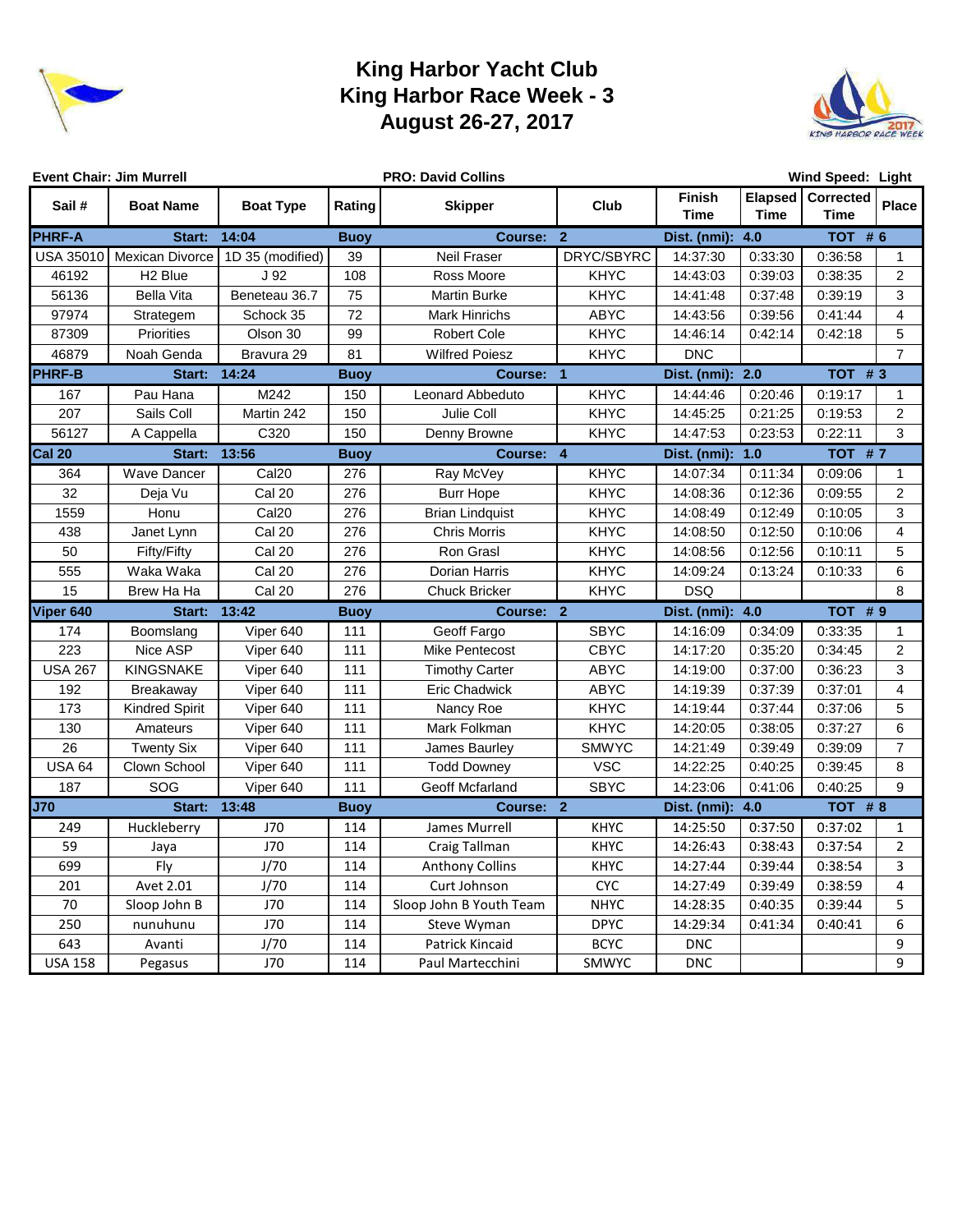

## **King Harbor Yacht Club King Harbor Race Week - 4 August 26-27, 2017**



| <b>Event Chair: Jim Murrell</b> |                       |                   |             | <b>PRO: David Collins</b> | Wind Speed: Light |                       |             |                                  |                |  |  |
|---------------------------------|-----------------------|-------------------|-------------|---------------------------|-------------------|-----------------------|-------------|----------------------------------|----------------|--|--|
| Sail #                          | <b>Boat Name</b>      | <b>Boat Type</b>  | Rating      | <b>Skipper</b>            | Club              | Finish<br><b>Time</b> | <b>Time</b> | Elapsed Corrected<br><b>Time</b> | <b>Place</b>   |  |  |
| <b>PHRF-A</b>                   | Start:                | 14:53             | <b>Buoy</b> | Course:                   | $\overline{1}$    | Dist. (nmi):          | 2.0         | TOT $# 6$                        |                |  |  |
| <b>USA 35010</b>                | Mexican Divorce       | 1D 35 (modified)  | 39          | Neil Fraser               | DRYC/SBYRC        | 15:08:57              | 0:15:57     | 0:17:36                          | $\mathbf{1}$   |  |  |
| 56136                           | <b>Bella Vita</b>     | Beneteau 36.7     | 75          | <b>Martin Burke</b>       | <b>KHYC</b>       | 15:09:59              | 0:16:59     | 0:17:40                          | 2              |  |  |
| 46192                           | H <sub>2</sub> Blue   | J <sub>92</sub>   | 108         | Ross Moore                | <b>KHYC</b>       | 15:11:45              | 0:18:45     | 0:18:31                          | 3              |  |  |
| 97974                           | Strategem             | Schock 35         | 72          | <b>Mark Hinrichs</b>      | <b>ABYC</b>       | 15:11:01              | 0:18:01     | 0:18:50                          | 4              |  |  |
| 87309                           | <b>Priorities</b>     | Olson 30          | 99          | <b>Robert Cole</b>        | <b>KHYC</b>       | 15:15:07              | 0:22:07     | 0:22:09                          | 5              |  |  |
| 46879                           | Noah Genda            | Bravura 29        | 81          | <b>Wilfred Poiesz</b>     | <b>KHYC</b>       | <b>DNC</b>            |             |                                  | $\overline{7}$ |  |  |
| <b>PHRF-B</b>                   | Start:                | 14:24             | <b>Buoy</b> | Course: 1                 |                   | Dist. (nmi): 2.0      |             |                                  | TOT $#3$       |  |  |
| 56127                           | A Cappella            | C320              | 150         | Denny Browne              | KHYC              | <b>DNC</b>            |             |                                  | 4              |  |  |
| 207                             | Sails Coll            | Martin 242        | 150         | Julie Coll                | <b>KHYC</b>       | <b>DNC</b>            |             |                                  | $\overline{4}$ |  |  |
| 167                             | Pau Hana              | M242              | 150         | Leonard Abbeduto          | <b>KHYC</b>       | <b>DNC</b>            |             |                                  | 4              |  |  |
| <b>Cal 20</b>                   | Start: 14:16          |                   | <b>Buoy</b> | Course: 4                 |                   | Dist. (nmi): 1.0      |             | TOT #7                           |                |  |  |
| 32                              | Deja Vu               | Cal 20            | 276         | <b>Burr Hope</b>          | <b>KHYC</b>       | 14:27:42              | 0:11:42     | 0:09:12                          | $\mathbf 1$    |  |  |
| 15                              | Brew Ha Ha            | Cal 20            | 276         | <b>Chuck Bricker</b>      | <b>KHYC</b>       | 14:28:10              | 0:12:10     | 0:09:34                          | $\overline{2}$ |  |  |
| 555                             | Waka Waka             | Cal 20            | 276         | Dorian Harris             | <b>KHYC</b>       | 14:28:36              | 0:12:36     | 0:09:55                          | 3              |  |  |
| 50                              | Fifty/Fifty           | Cal 20            | 276         | Ron Grasl                 | <b>KHYC</b>       | 14:29:06              | 0:13:06     | 0:10:19                          | $\overline{4}$ |  |  |
| 438                             | Janet Lynn            | Cal 20            | 276         | <b>Chris Morris</b>       | <b>KHYC</b>       | 14:29:38              | 0:13:38     | 0:10:44                          | 5              |  |  |
| 364                             | Wave Dancer           | Cal <sub>20</sub> | 276         | Ray McVey                 | <b>KHYC</b>       | 14:29:42              | 0:13:42     | 0:10:47                          | 6              |  |  |
| 1559                            | Honu                  | Cal <sub>20</sub> | 276         | <b>Brian Lindquist</b>    | <b>KHYC</b>       | <b>DNF</b>            |             |                                  | 8              |  |  |
| Viper 640                       | Start:                | 14:32             | <b>Buoy</b> | Course: 1                 |                   | Dist. (nmi): 2.0      |             | TOT #9                           |                |  |  |
| 223                             | Nice ASP              | Viper 640         | 111         | <b>Mike Pentecost</b>     | <b>CBYC</b>       | 14:49:42              | 0:17:42     | 0:17:24                          | 1              |  |  |
| 130                             | Amateurs              | Viper 640         | 111         | Mark Folkman              | <b>KHYC</b>       | 14:50:08              | 0:18:08     | 0:17:50                          | 2              |  |  |
| <b>USA 64</b>                   | Clown School          | Viper 640         | 111         | <b>Todd Downey</b>        | <b>VSC</b>        | 14:50:27              | 0:18:27     | 0:18:09                          | 3              |  |  |
| 174                             | Boomslang             | Viper 640         | 111         | Geoff Fargo               | <b>SBYC</b>       | 14:50:29              | 0:18:29     | 0:18:11                          | $\overline{4}$ |  |  |
| 192                             | Breakaway             | Viper 640         | 111         | <b>Eric Chadwick</b>      | <b>ABYC</b>       | 14:51:03              | 0:19:03     | 0:18:44                          | 5              |  |  |
| 173                             | <b>Kindred Spirit</b> | Viper 640         | 111         | Nancy Roe                 | <b>KHYC</b>       | 14:51:16              | 0:19:16     | 0:18:57                          | 6              |  |  |
| 26                              | <b>Twenty Six</b>     | Viper 640         | 111         | James Baurley             | <b>SMWYC</b>      | 14:51:28              | 0:19:28     | 0:19:09                          | $\overline{7}$ |  |  |
| 187                             | SOG                   | Viper 640         | 111         | Geoff Mcfarland           | <b>SBYC</b>       | 14:51:31              | 0:19:31     | 0:19:12                          | 8              |  |  |
| <b>USA 267</b>                  | <b>KINGSNAKE</b>      | Viper 640         | 111         | <b>Timothy Carter</b>     | ABYC              | 14:51:46              | 0:19:46     | 0:19:26                          | 9              |  |  |
| <b>J70</b>                      | Start:                | 14:38             | <b>Buoy</b> | Course: 1                 |                   | Dist. (nmi):          | 2.0         | TOT $# 8$                        |                |  |  |
| 59                              | Jaya                  | J70               | 114         | Craig Tallman             | <b>KHYC</b>       | 14:56:37              | 0:18:37     | 0:18:13                          | $\mathbf{1}$   |  |  |
| 699                             | Fly                   | J/70              | 114         | <b>Anthony Collins</b>    | <b>KHYC</b>       | 14:56:52              | 0:18:52     | 0:18:28                          | $\overline{2}$ |  |  |
| 250                             | nunuhunu              | J70               | 114         | Steve Wyman               | <b>DPYC</b>       | 14:57:02              | 0:19:02     | 0:18:38                          | 3              |  |  |
| 201                             | Avet 2.01             | J/70              | 114         | Curt Johnson              | <b>CYC</b>        | 14:57:53              | 0:19:53     | 0:19:28                          | 4              |  |  |
| 249                             | Huckleberry           | J70               | 114         | James Murrell             | KHYC              | 14:58:31              | 0:20:31     | 0:20:05                          | 5              |  |  |
| 70                              | Sloop John B          | J70               | 114         | Sloop John B Youth Team   | <b>NHYC</b>       | 14:58:46              | 0:20:46     | 0:20:20                          | 6              |  |  |
| <b>USA 158</b>                  | Pegasus               | J70               | 114         | Paul Martecchini          | SMWYC             | 15:01:04              | 0:23:04     | 0:22:35                          | $\overline{7}$ |  |  |
| 643                             | Avanti                | J/70              | 114         | Patrick Kincaid           | <b>BCYC</b>       | <b>DNC</b>            |             |                                  | 9              |  |  |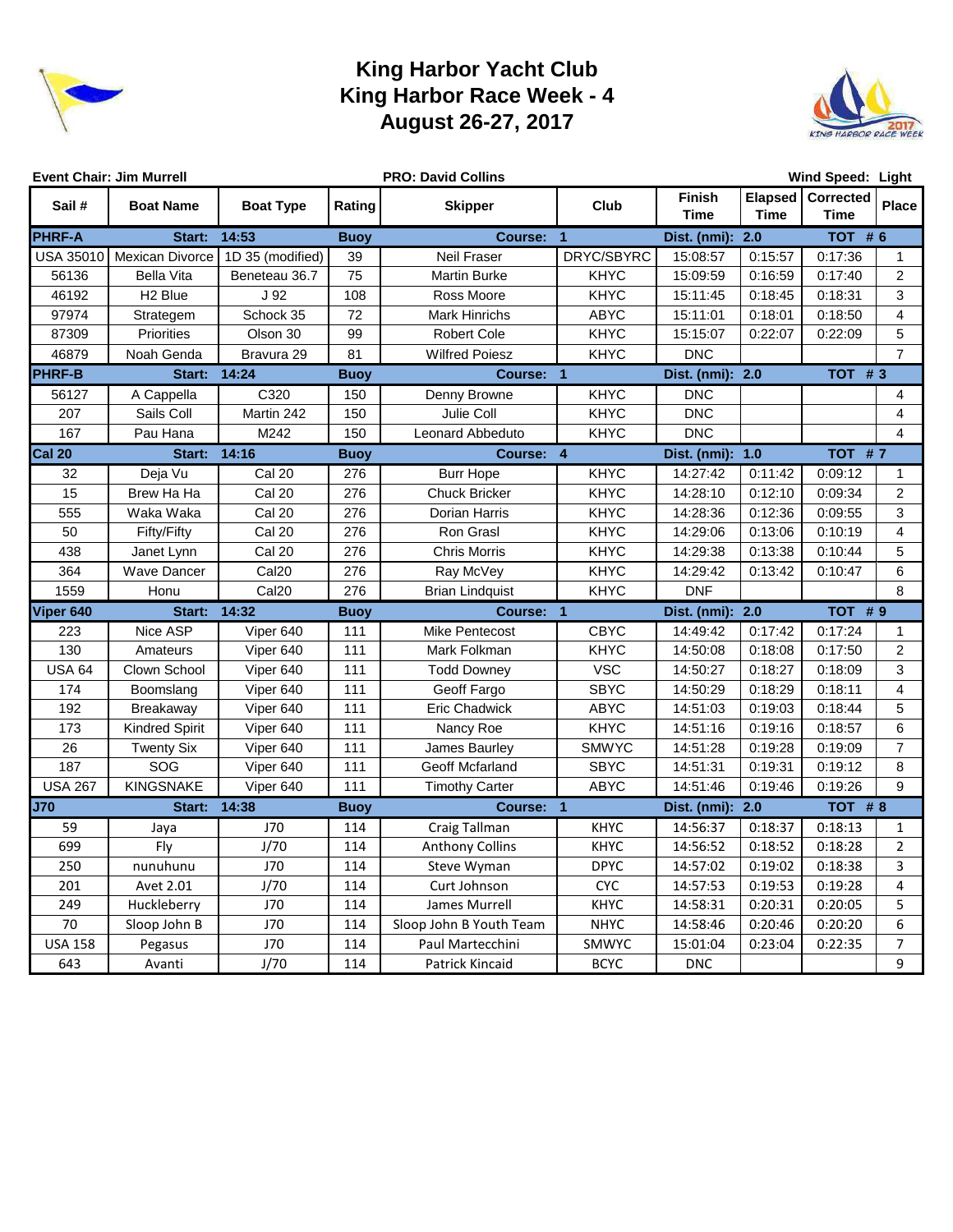

### **King Harbor Yacht Club King Harbor Race Week - 5 August 26-27, 2017**



|                  | <b>Event Chair: Jim Murrell</b> |                   |             | Wind Speed: Medium<br><b>PRO: David Collins</b> |              |                                      |         |                                  |                           |  |
|------------------|---------------------------------|-------------------|-------------|-------------------------------------------------|--------------|--------------------------------------|---------|----------------------------------|---------------------------|--|
| Sail#            | <b>Boat Name</b>                | <b>Boat Type</b>  | Rating      | <b>Skipper</b>                                  | <b>Club</b>  | <b>Finish</b><br><b>Time</b><br>Time |         | Elapsed Corrected<br><b>Time</b> | <b>Place</b>              |  |
| <b>PHRF-A</b>    | Start:                          | 12:12             | <b>Buoy</b> | Course: 2                                       |              | Dist. (nmi):                         | 4.0     | TOT #6                           |                           |  |
| <b>USA 35010</b> | <b>Mexican Divorce</b>          | 1D 35 (modified)  | 39          | Neil Fraser                                     | DRYC/SBYRC   | 12:40:50                             | 0:28:50 | 0:31:49                          | $\mathbf{1}$              |  |
| 56136            | <b>Bella Vita</b>               | Beneteau 36.7     | 75          | <b>Martin Burke</b>                             | <b>KHYC</b>  | 12:43:01                             | 0:31:01 | 0:32:15                          | 2                         |  |
| 46192            | H <sub>2</sub> Blue             | J 92              | 108         | Ross Moore                                      | <b>KHYC</b>  | 12:45:23                             | 0:33:23 | 0:32:59                          | 3                         |  |
| 87309            | <b>Priorities</b>               | Olson 30          | 99          | <b>Robert Cole</b>                              | <b>KHYC</b>  | 12:45:04                             | 0:33:04 | 0:33:07                          | $\overline{4}$            |  |
| 46879            | Noah Genda                      | Bravura 29        | 81          | <b>Wilfred Poiesz</b>                           | <b>KHYC</b>  | 12:44:38                             | 0:32:38 | 0:33:37                          | 5                         |  |
| 97974            | Strategem                       | Schock 35         | 72          | <b>Mark Hinrichs</b>                            | <b>ABYC</b>  | 12:45:30                             | 0:33:30 | 0:35:00                          | 6                         |  |
| <b>PHRF-B</b>    | Start: 12:18                    |                   | <b>Buoy</b> | Course: 3                                       |              | Dist. (nmi):                         | 6.0     | <b>TOT #3</b>                    |                           |  |
| 56127            | A Cappella                      | C320              | 150         | Denny Browne                                    | KHYC         | 13:20:06                             | 1:02:06 | 0:57:40                          | 1                         |  |
| 167              | Pau Hana                        | M242              | 150         | Leonard Abbeduto                                | <b>KHYC</b>  | <b>DNC</b>                           |         |                                  | $\overline{4}$            |  |
| 207              | Sails Coll                      | Martin 242        | 150         | Julie Coll                                      | <b>KHYC</b>  | <b>DNC</b>                           |         |                                  | $\overline{4}$            |  |
| <b>Cal 20</b>    | Start:                          | 12:24             | <b>Buoy</b> | Course: 6                                       |              | Dist. (nmi):                         | 2.0     | <b>TOT #7</b>                    |                           |  |
| 1559             | Honu                            | Cal <sub>20</sub> | 276         | <b>Brian Lindquist</b>                          | KHYC         | 12:45:03                             | 0:21:03 | 0:16:34                          | $\mathbf{1}$              |  |
| 32               | Deja Vu                         | Cal 20            | 276         | <b>Burr Hope</b>                                | <b>KHYC</b>  | 12:45:05                             | 0:21:05 | 0:16:35                          | $\overline{c}$            |  |
| 438              | Janet Lynn                      | Cal 20            | 276         | <b>Chris Morris</b>                             | <b>KHYC</b>  | 12:45:46                             | 0:21:46 | 0:17:08                          | $\ensuremath{\mathsf{3}}$ |  |
| 50               | Fifty/Fifty                     | Cal 20            | 276         | Ron Grasl                                       | <b>KHYC</b>  | 12:46:23                             | 0:22:23 | 0:17:37                          | $\overline{4}$            |  |
| 364              | Wave Dancer                     | Cal <sub>20</sub> | 276         | Ray McVey                                       | <b>KHYC</b>  | 12:46:24                             | 0:22:24 | 0:17:38                          | 5                         |  |
| 555              | Waka Waka                       | Cal 20            | 276         | Dorian Harris                                   | <b>KHYC</b>  | 12:46:35                             | 0:22:35 | 0:17:46                          | 6                         |  |
| 15               | Brew Ha Ha                      | Cal 20            | 276         | <b>Chuck Bricker</b>                            | <b>KHYC</b>  | <b>DNC</b>                           |         |                                  | 8                         |  |
| Viper 640        | Start:                          | 12:00             | <b>Buoy</b> | Course: 2                                       |              | Dist. (nmi):                         | 4.0     | <b>TOT #9</b>                    |                           |  |
| 223              | Nice ASP                        | Viper 640         | 111         | Mike Pentecost                                  | <b>CBYC</b>  | 12:30:36                             | 0:30:36 | 0:30:05                          | $\mathbf{1}$              |  |
| 174              | Boomslang                       | Viper 640         | 111         | Geoff Fargo                                     | <b>SBYC</b>  | 12:31:25                             | 0:31:25 | 0:30:54                          | $\overline{c}$            |  |
| <b>USA 64</b>    | Clown School                    | Viper 640         | 111         | <b>Todd Downey</b>                              | <b>VSC</b>   | 12:31:27                             | 0:31:27 | 0:30:56                          | 3                         |  |
| 130              | Amateurs                        | Viper 640         | 111         | Mark Folkman                                    | <b>KHYC</b>  | 12:31:28                             | 0:31:28 | 0:30:57                          | $\overline{4}$            |  |
| 173              | <b>Kindred Spirit</b>           | Viper 640         | 111         | Nancy Roe                                       | <b>KHYC</b>  | 12:31:54                             | 0:31:54 | 0:31:22                          | 5                         |  |
| 192              | Breakaway                       | Viper 640         | 111         | <b>Eric Chadwick</b>                            | <b>ABYC</b>  | 12:32:07                             | 0:32:07 | 0:31:35                          | 6                         |  |
| <b>USA 267</b>   | <b>KINGSNAKE</b>                | Viper 640         | 111         | <b>Timothy Carter</b>                           | <b>ABYC</b>  | 12:32:42                             | 0:32:42 | 0:32:09                          | $\overline{7}$            |  |
| 26               | <b>Twenty Six</b>               | Viper 640         | 111         | James Baurley                                   | <b>SMWYC</b> | 12:33:47                             | 0:33:47 | 0:33:13                          | 8                         |  |
| 187              | SOG                             | Viper 640         | 111         | Geoff Mcfarland                                 | <b>SBYC</b>  | 12:35:00                             | 0:35:00 | 0:34:25                          | 9                         |  |
| <b>J70</b>       | Start: 12:06                    |                   | <b>Buoy</b> | Course: 2                                       |              | Dist. (nmi):                         | 4.0     | TOT #8                           |                           |  |
| 249              | Huckleberry                     | J70               | 114         | James Murrell                                   | <b>KHYC</b>  | 12:38:28                             | 0:32:28 | 0:31:47                          | $\mathbf{1}$              |  |
| 70               | Sloop John B                    | J70               | 114         | Sloop John B Youth Team                         | <b>NHYC</b>  | 12:39:02                             | 0:33:02 | 0:32:20                          | $\overline{2}$            |  |
| 201              | Avet 2.01                       | J/70              | 114         | Curt Johnson                                    | <b>CYC</b>   | 12:39:08                             | 0:33:08 | 0:32:26                          | 3                         |  |
| 59               | Jaya                            | J70               | 114         | Craig Tallman                                   | <b>KHYC</b>  | 12:39:17                             | 0:33:17 | 0:32:35                          | 4                         |  |
| 699              | Fly                             | J/70              | 114         | <b>Anthony Collins</b>                          | <b>KHYC</b>  | 12:39:22                             | 0:33:22 | 0:32:40                          | 5                         |  |
| 250              | nunuhunu                        | J70               | 114         | Steve Wyman                                     | <b>DPYC</b>  | 12:40:53                             | 0:34:53 | 0:34:09                          | 6                         |  |
| <b>USA 158</b>   | Pegasus                         | J70               | 114         | Paul Martecchini                                | SMWYC        | 12:46:05                             | 0:40:05 | 0:39:14                          | $\overline{7}$            |  |
| 643              | Avanti                          | J/70              | 114         | Patrick Kincaid                                 | <b>BCYC</b>  | <b>DNC</b>                           |         |                                  | 9                         |  |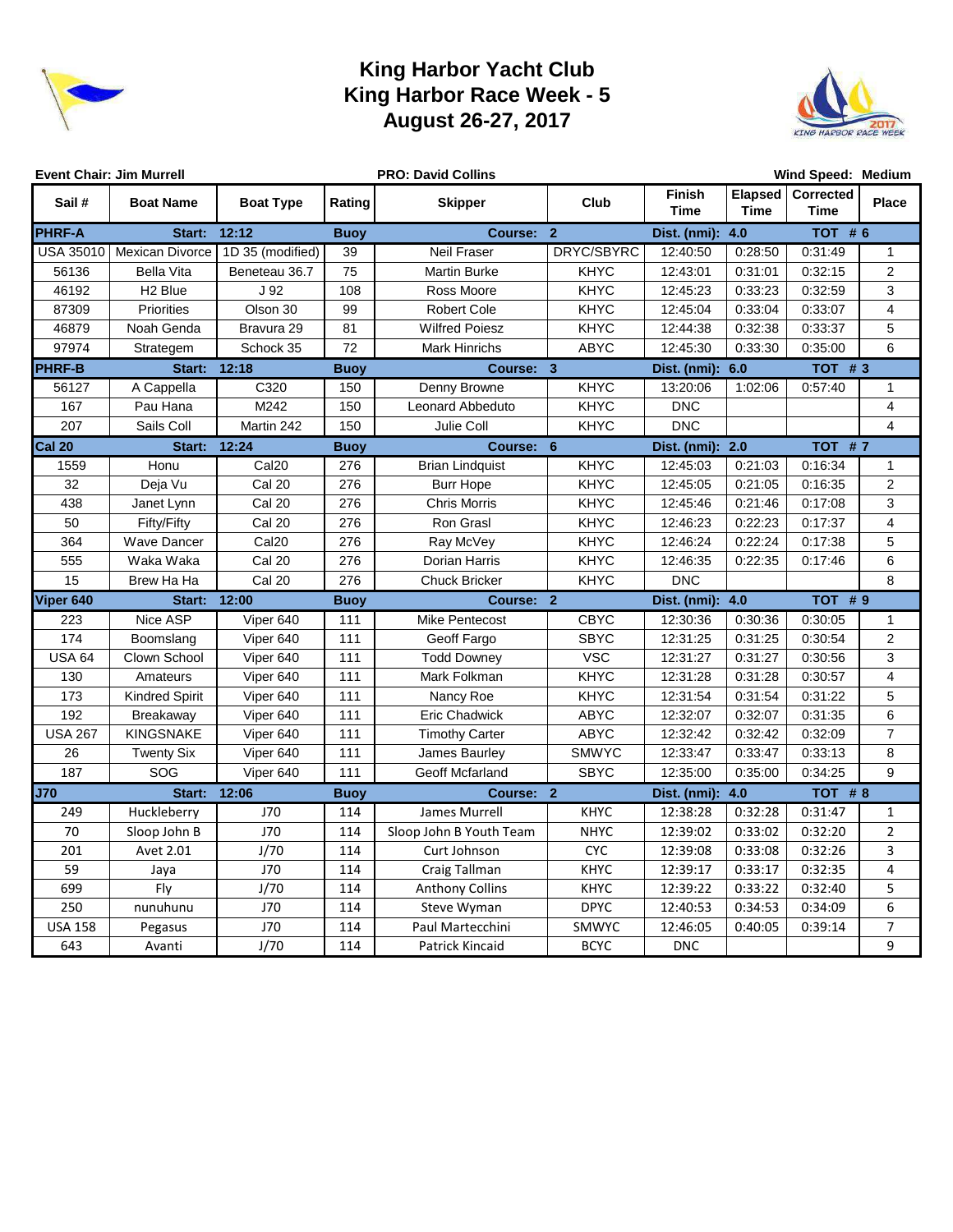

### **King Harbor Yacht Club King Harbor Race Week - 6 August 26-27, 2017**



|                  | <b>Event Chair: Jim Murrell</b> | <b>PRO: David Collins</b> |             |                         |              |                                      | Wind Speed: Medium |                             |                         |  |  |  |
|------------------|---------------------------------|---------------------------|-------------|-------------------------|--------------|--------------------------------------|--------------------|-----------------------------|-------------------------|--|--|--|
| Sail#            | <b>Boat Name</b>                | <b>Boat Type</b>          | Rating      | <b>Skipper</b>          | <b>Club</b>  | <b>Finish</b><br><b>Time</b><br>Time |                    | Elapsed   Corrected<br>Time | <b>Place</b>            |  |  |  |
| <b>PHRF-A</b>    | Start:                          | 13:17                     | <b>Buoy</b> | Course: 2               |              | 4.0<br>Dist. (nmi):                  |                    | TOT #6                      |                         |  |  |  |
| 97974            | Strategem                       | Schock 35                 | 72          | Mark Hinrichs           | ABYC         | 13:45:59                             | 0:28:59            | 0:30:17                     | $\mathbf{1}$            |  |  |  |
| 46879            | Noah Genda                      | Bravura 29                | 81          | <b>Wilfred Poiesz</b>   | <b>KHYC</b>  | 13:46:55                             | 0:29:55            | 0:30:49                     | $\overline{2}$          |  |  |  |
| <b>USA 35010</b> | Mexican Divorce                 | 1D 35 (modified)          | 39          | <b>Neil Fraser</b>      | DRYC/SBYRC   | 13:44:56                             | 0:27:56            | 0:30:50                     | $\mathsf 3$             |  |  |  |
| 56136            | <b>Bella Vita</b>               | Beneteau 36.7             | 75          | <b>Martin Burke</b>     | <b>KHYC</b>  | 13:46:51                             | 0:29:51            | 0:31:03                     | $\overline{4}$          |  |  |  |
| 87309            | Priorities                      | Olson 30                  | 99          | <b>Robert Cole</b>      | <b>KHYC</b>  | 13:48:03                             | 0:31:03            | 0:31:06                     | 5                       |  |  |  |
| 46192            | H <sub>2</sub> Blue             | J 92                      | 108         | Ross Moore              | <b>KHYC</b>  | 13:48:33                             | 0:31:33            | 0:31:10                     | 6                       |  |  |  |
| <b>PHRF-B</b>    | Start:                          | 12:18                     | <b>Buoy</b> | Course: 3               |              | Dist. (nmi):                         | 6.0                | <b>TOT #3</b>               |                         |  |  |  |
| 56127            | A Cappella                      | C320                      | 150         | Denny Browne            | <b>KHYC</b>  | <b>DNC</b>                           |                    |                             | $\overline{4}$          |  |  |  |
| 167              | Pau Hana                        | M242                      | 150         | Leonard Abbeduto        | <b>KHYC</b>  | <b>DNC</b>                           |                    |                             | $\overline{\mathbf{4}}$ |  |  |  |
| 207              | Sails Coll                      | Martin 242                | 150         | Julie Coll              | <b>KHYC</b>  | <b>DNC</b>                           |                    |                             | $\overline{4}$          |  |  |  |
| <b>Cal 20</b>    | <b>Start: 13:30</b>             |                           | <b>Buoy</b> | Course: 6               |              | Dist. (nmi):                         | 2.0                | <b>TOT #7</b>               |                         |  |  |  |
| $\overline{32}$  | Deja Vu                         | Cal 20                    | 276         | <b>Burr Hope</b>        | <b>KHYC</b>  | 13:45:04                             | 0:15:04            | 0:11:51                     | $\mathbf{1}$            |  |  |  |
| 1559             | Honu                            | Cal <sub>20</sub>         | 276         | <b>Brian Lindquist</b>  | <b>KHYC</b>  | 13:45:43                             | 0:15:43            | 0:12:22                     | $\overline{2}$          |  |  |  |
| 438              | Janet Lynn                      | Cal 20                    | 276         | <b>Chris Morris</b>     | <b>KHYC</b>  | 13:46:28                             | 0:16:28            | 0:12:57                     | $\sqrt{3}$              |  |  |  |
| 364              | Wave Dancer                     | Cal <sub>20</sub>         | 276         | Ray McVey               | <b>KHYC</b>  | 13:46:30                             | 0:16:30            | 0:12:59                     | $\overline{\mathbf{4}}$ |  |  |  |
| 555              | Waka Waka                       | Cal 20                    | 276         | Dorian Harris           | <b>KHYC</b>  | 13:46:54                             | 0:16:54            | 0:13:18                     | 5                       |  |  |  |
| 50               | Fifty/Fifty                     | Cal 20                    | 276         | Ron Grasl               | <b>KHYC</b>  | 13:47:30                             | 0:17:30            | 0:13:46                     | 6                       |  |  |  |
| 15               | Brew Ha Ha                      | Cal 20                    | 276         | <b>Chuck Bricker</b>    | <b>KHYC</b>  | <b>DNC</b>                           |                    |                             | 8                       |  |  |  |
| Viper 640        | Start:                          | 12:51                     | <b>Buoy</b> | Course: 2               |              | Dist. (nmi):                         | 4.0                | <b>TOT #9</b>               |                         |  |  |  |
| 174              | Boomslang                       | Viper 640                 | 111         | Geoff Fargo             | <b>SBYC</b>  | 13:19:41                             | 0:28:41            | 0:28:12                     | $\mathbf{1}$            |  |  |  |
| 130              | Amateurs                        | Viper 640                 | 111         | Mark Folkman            | <b>KHYC</b>  | 13:20:35                             | 0:29:35            | 0:29:05                     | $\overline{c}$          |  |  |  |
| <b>USA 64</b>    | Clown School                    | Viper 640                 | 111         | <b>Todd Downey</b>      | <b>VSC</b>   | 13:20:41                             | 0:29:41            | 0:29:11                     | $\mathbf{3}$            |  |  |  |
| 192              | Breakaway                       | Viper 640                 | 111         | <b>Eric Chadwick</b>    | <b>ABYC</b>  | 13:20:42                             | 0:29:42            | 0:29:12                     | $\overline{\mathbf{4}}$ |  |  |  |
| 187              | SOG                             | Viper 640                 | 111         | Geoff Mcfarland         | <b>SBYC</b>  | 13:21:12                             | 0:30:12            | 0:29:42                     | $\sqrt{5}$              |  |  |  |
| <b>USA 267</b>   | <b>KINGSNAKE</b>                | Viper 640                 | 111         | <b>Timothy Carter</b>   | <b>ABYC</b>  | 13:21:25                             | 0:30:25            | 0:29:55                     | 6                       |  |  |  |
| 223              | Nice ASP                        | Viper 640                 | 111         | Mike Pentecost          | CBYC         | 13:21:53                             | 0:30:53            | 0:30:22                     | $\overline{7}$          |  |  |  |
| 173              | <b>Kindred Spirit</b>           | Viper 640                 | 111         | Nancy Roe               | <b>KHYC</b>  | 13:22:17                             | 0:31:17            | 0:30:46                     | 8                       |  |  |  |
| 26               | <b>Twenty Six</b>               | Viper 640                 | 111         | James Baurley           | <b>SMWYC</b> | 13:23:27                             | 0:32:27            | 0:31:55                     | 9                       |  |  |  |
| <b>J70</b>       | Start:                          | 13:06                     | <b>Buoy</b> | Course: 2               |              | Dist. (nmi):                         | 4.0                | <b>TOT #8</b>               |                         |  |  |  |
| 59               | Jaya                            | J70                       | 114         | Craig Tallman           | <b>KHYC</b>  | 13:36:56                             | 0:30:56            | 0:30:17                     | $\mathbf{1}$            |  |  |  |
| 249              | Huckleberry                     | J70                       | 114         | James Murrell           | <b>KHYC</b>  | 13:37:21                             | 0:31:21            | 0:30:41                     | $\overline{2}$          |  |  |  |
| 70               | Sloop John B                    | <b>J70</b>                | 114         | Sloop John B Youth Team | <b>NHYC</b>  | 13:37:31                             | 0:31:31            | 0:30:51                     | 3                       |  |  |  |
| 201              | Avet 2.01                       | J/70                      | 114         | Curt Johnson            | <b>CYC</b>   | 13:38:14                             | 0:32:14            | 0:31:33                     | $\overline{4}$          |  |  |  |
| 250              | nunuhunu                        | J70                       | 114         | Steve Wyman             | <b>DPYC</b>  | 13:38:15                             | 0:32:15            | 0:31:34                     | 5                       |  |  |  |
| <b>USA 158</b>   | Pegasus                         | J70                       | 114         | Paul Martecchini        | SMWYC        | 13:40:32                             | 0:34:32            | 0:33:48                     | 6                       |  |  |  |
| 699              | Fly                             | J/70                      | 114         | <b>Anthony Collins</b>  | <b>KHYC</b>  | OCS                                  |                    |                             | 8                       |  |  |  |
| 643              | Avanti                          | J/70                      | 114         | Patrick Kincaid         | <b>BCYC</b>  | <b>DNC</b>                           |                    |                             | 9                       |  |  |  |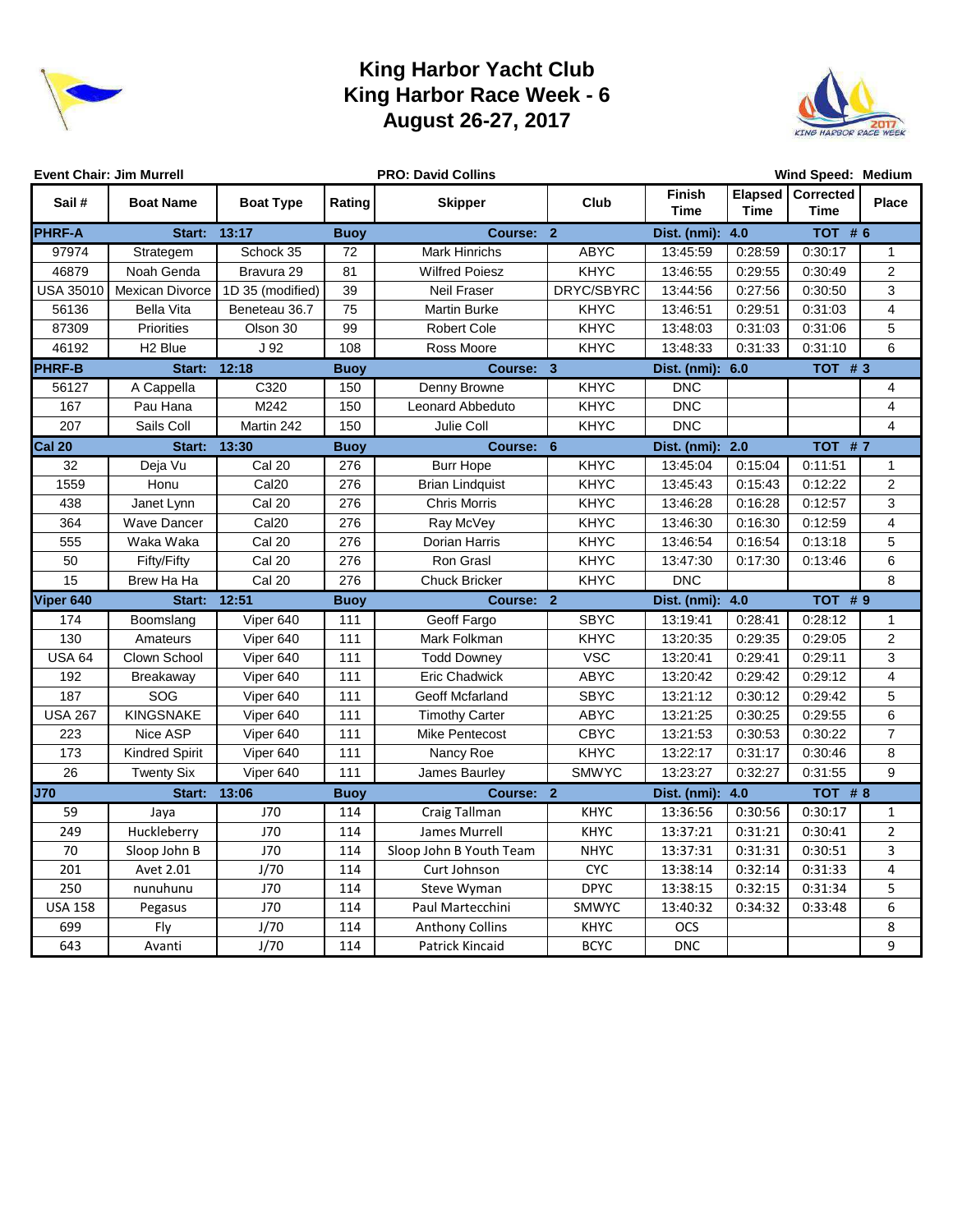

### **King Harbor Yacht Club King Harbor Race Week - 7 August 26-27, 2017**



|                  | <b>Event Chair: Jim Murrell</b> |                   |             | <b>PRO: David Collins</b> |              |                                             | Wind Speed: Medium |                                  |                         |
|------------------|---------------------------------|-------------------|-------------|---------------------------|--------------|---------------------------------------------|--------------------|----------------------------------|-------------------------|
| Sail#            | <b>Boat Name</b>                | <b>Boat Type</b>  | Rating      | <b>Skipper</b>            | <b>Club</b>  | <b>Finish</b><br><b>Time</b><br><b>Time</b> |                    | Elapsed Corrected<br><b>Time</b> | <b>Place</b>            |
| <b>PHRF-A</b>    | Start:                          | 14:00             | <b>Buoy</b> | Course: 1                 |              | Dist. (nmi):                                | 2.0                | <b>TOT #6</b>                    |                         |
| 56136            | <b>Bella Vita</b>               | Beneteau 36.7     | 75          | <b>Martin Burke</b>       | KHYC         | 14:14:05                                    | 0:14:05            | 0:14:39                          | $\mathbf{1}$            |
| <b>USA 35010</b> | <b>Mexican Divorce</b>          | 1D 35 (modified)  | 39          | Neil Fraser               | DRYC/SBYRC   | 14:13:21                                    | 0:13:21            | 0:14:44                          | $\mathbf{2}$            |
| 46192            | H <sub>2</sub> Blue             | J 92              | 108         | Ross Moore                | <b>KHYC</b>  | 14:15:49                                    | 0:15:49            | 0:15:37                          | 3                       |
| 87309            | Priorities                      | Olson 30          | 99          | <b>Robert Cole</b>        | <b>KHYC</b>  | 14:15:43                                    | 0:15:43            | 0:15:44                          | 4                       |
| 97974            | Strategem                       | Schock 35         | 72          | Mark Hinrichs             | ABYC         | 14:15:20                                    | 0:15:20            | 0:16:01                          | 5                       |
| 46879            | Noah Genda                      | Bravura 29        | 81          | <b>Wilfred Poiesz</b>     | <b>KHYC</b>  | 14:15:59                                    | 0:15:59            | 0:16:28                          | 6                       |
| <b>PHRF-B</b>    | Start:                          | 14:00             | <b>Buoy</b> | Course: 1                 |              | Dist. (nmi):                                | 2.0                | TOT $# 3$                        |                         |
| 167              | Pau Hana                        | M242              | 150         | Leonard Abbeduto          | <b>KHYC</b>  | <b>DNC</b>                                  |                    |                                  | 4                       |
| 207              | Sails Coll                      | Martin 242        | 150         | Julie Coll                | <b>KHYC</b>  | <b>DNC</b>                                  |                    |                                  | $\overline{\mathbf{4}}$ |
| 56127            | A Cappella                      | C320              | 150         | Denny Browne              | <b>KHYC</b>  | <b>DNC</b>                                  |                    |                                  | $\overline{4}$          |
| <b>Cal 20</b>    | <b>Start: 14:12</b>             |                   | <b>Buoy</b> | Course: 4                 |              | Dist. (nmi):                                | 1.0                | <b>TOT #7</b>                    |                         |
| $\overline{32}$  | Deja Vu                         | Cal 20            | 276         | <b>Burr Hope</b>          | KHYC         | 14:22:29                                    | 0:10:29            | 0:08:15                          | 1                       |
| 50               | Fifty/Fifty                     | <b>Cal 20</b>     | 276         | Ron Grasl                 | <b>KHYC</b>  | 14:23:26                                    | 0:11:26            | 0:09:00                          | $\mathbf{2}$            |
| 1559             | Honu                            | Cal <sub>20</sub> | 276         | <b>Brian Lindquist</b>    | <b>KHYC</b>  | 14:23:31                                    | 0:11:31            | 0:09:04                          | 3                       |
| 364              | <b>Wave Dancer</b>              | Cal <sub>20</sub> | 276         | Ray McVey                 | <b>KHYC</b>  | 14:23:34                                    | 0:11:34            | 0:09:06                          | 4                       |
| 555              | Waka Waka                       | Cal 20            | 276         | Dorian Harris             | <b>KHYC</b>  | 14:24:39                                    | 0:12:39            | 0:09:57                          | 5                       |
| 438              | Janet Lynn                      | <b>Cal 20</b>     | 276         | <b>Chris Morris</b>       | <b>KHYC</b>  | 14:24:45                                    | 0:12:45            | 0:10:02                          | 6                       |
| 15               | Brew Ha Ha                      | Cal 20            | 276         | <b>Chuck Bricker</b>      | <b>KHYC</b>  | <b>DNC</b>                                  |                    |                                  | 8                       |
| Viper 640        | Start:                          | 13:34             | <b>Buoy</b> | Course: 1                 |              | Dist. (nmi):                                | $\overline{2.0}$   | <b>TOT #9</b>                    |                         |
| <b>USA 267</b>   | <b>KINGSNAKE</b>                | Viper 640         | 111         | <b>Timothy Carter</b>     | <b>ABYC</b>  | 13:49:23                                    | 0:15:23            | 0:15:08                          | $\mathbf{1}$            |
| <b>USA 64</b>    | Clown School                    | Viper 640         | 111         | <b>Todd Downey</b>        | <b>VSC</b>   | 13:49:31                                    | 0:15:31            | 0:15:16                          | $\boldsymbol{2}$        |
| 130              | Amateurs                        | Viper 640         | 111         | Mark Folkman              | <b>KHYC</b>  | 13:49:36                                    | 0:15:36            | 0:15:20                          | 3                       |
| 192              | Breakaway                       | Viper 640         | 111         | <b>Eric Chadwick</b>      | ABYC         | 13:49:47                                    | 0:15:47            | 0:15:31                          | $\overline{\mathbf{4}}$ |
| 223              | Nice ASP                        | Viper 640         | 111         | Mike Pentecost            | <b>CBYC</b>  | 13:49:55                                    | 0:15:55            | 0:15:39                          | 5                       |
| 173              | <b>Kindred Spirit</b>           | Viper 640         | 111         | Nancy Roe                 | <b>KHYC</b>  | 13:50:14                                    | 0:16:14            | 0:15:58                          | 6                       |
| 187              | SOG                             | Viper 640         | 111         | Geoff Mcfarland           | <b>SBYC</b>  | 13:50:24                                    | 0:16:24            | 0:16:08                          | $\overline{7}$          |
| 174              | Boomslang                       | Viper 640         | 111         | Geoff Fargo               | <b>SBYC</b>  | 13:50:30                                    | 0:16:30            | 0:16:14                          | 8                       |
| 26               | <b>Twenty Six</b>               | Viper 640         | 111         | James Baurley             | <b>SMWYC</b> | <b>DNC</b>                                  |                    |                                  | 10                      |
| <b>J70</b>       | Start:                          | 13:50             | <b>Buoy</b> | Course: 1                 |              | Dist. (nmi):                                | 2.0                | <b>TOT #8</b>                    |                         |
| 699              | Fly                             | J/70              | 114         | <b>Anthony Collins</b>    | <b>KHYC</b>  | 14:04:09                                    | 0:14:09            | 0:13:51                          | $\mathbf{1}$            |
| 249              | Huckleberry                     | <b>J70</b>        | 114         | James Murrell             | <b>KHYC</b>  | 14:04:10                                    | 0:14:10            | 0:13:52                          | $\overline{2}$          |
| 201              | Avet 2.01                       | J/70              | 114         | Curt Johnson              | <b>CYC</b>   | 14:04:47                                    | 0:14:47            | 0:14:28                          | 3                       |
| <b>USA 158</b>   | Pegasus                         | <b>J70</b>        | 114         | Paul Martecchini          | SMWYC        | 14:05:24                                    | 0:15:24            | 0:15:05                          | 4                       |
| 59               | Jaya                            | J70               | 114         | Craig Tallman             | KHYC         | 14:05:33                                    | 0:15:33            | 0:15:13                          | 5                       |
| 70               | Sloop John B                    | <b>J70</b>        | 114         | Sloop John B Youth Team   | <b>NHYC</b>  | OCS                                         |                    |                                  | 8                       |
| 250              | nunuhunu                        | J70               | 114         | Steve Wyman               | <b>DPYC</b>  | <b>DNF</b>                                  |                    |                                  | 8                       |
| 643              | Avanti                          | J/70              | 114         | Patrick Kincaid           | <b>BCYC</b>  | <b>DNC</b>                                  |                    |                                  | 9                       |